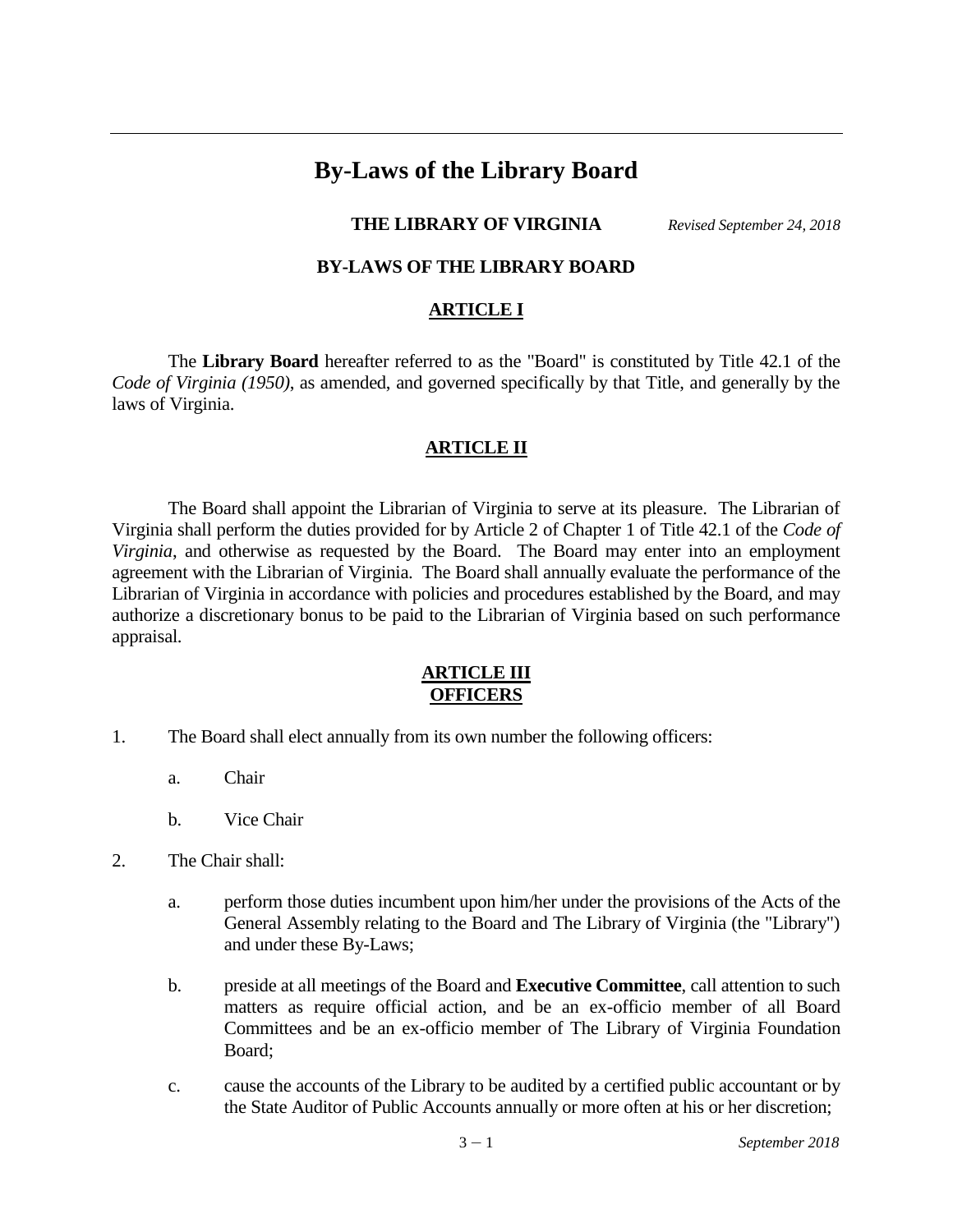- d. with the consent of the Board appoint all **Standing** and **Special Committees** and designate the Chair of each, with the exception of the **Executive Committee**; and
- e. serve as the Board's representative to convey the views and policies of the Board to the Librarian of Virginia and to help bring to the Board the views and agenda of the Librarian of Virginia as to the needs of the Library, the opportunities for improved service to the Commonwealth, and other matters of interest to the Board; further, to see that the meetings and agendas of the Board and its Committees are responsive to the mission of the Board and to the needs of the Library as perceived by the Librarian of Virginia.
- 3. In the absence or inability of the Chair to act, the Vice Chair shall preside at the meetings of the Board and **Executive Committee** and discharge the other duties and functions of the Chair. The office of Vice Chair shall be an auxiliary office for the purpose of permitting the Chair to delegate to the Vice Chair specific responsibility to relieve the Chair of various duties and functions with which, in the Chair's discretion, it is appropriate for the Vice Chair to assist.
- 4. The Librarian of Virginia shall be Secretary of the Board and shall perform all official duties belonging to that position. The Secretary shall keep, or cause to be kept, in a separate book, neat and accurate records of the proceedings of all matters of the Board and of all of its Committees. The Secretary shall give due notice of all meetings.
- 5. The funds and securities of the Library shall be kept in the custody of such officer of the Commonwealth of Virginia as may be required by the regulations of the Commonwealth, provided that they are consistent with the laws of Virginia. Special funds created or donated for special purposes may be kept and administered as may be determined by the Board or **Executive Committee** consistent with the purpose and conditions which attach to them.

#### **ARTICLE IV COMMITTEES** (See Addendum A for Duties)

- 1. With the advice and consent of the Board, the Chair shall appoint annually the following **Standing Committees**, which shall be advisory to the Board, and designate the Chair of each:
	- a. **Archival, Collections, and Records Management Services Committee**
	- b. **By-Laws Committee**
	- c. **Education, Outreach, and Research Services Committee**
	- d. **Legislative and Finance Committee**
	- e. **Public Library Development Committee**
- 2. The **Executive Committee** of the Board shall appoint a **Nominating Committee** annually with the approval of the Board and designate its Chair.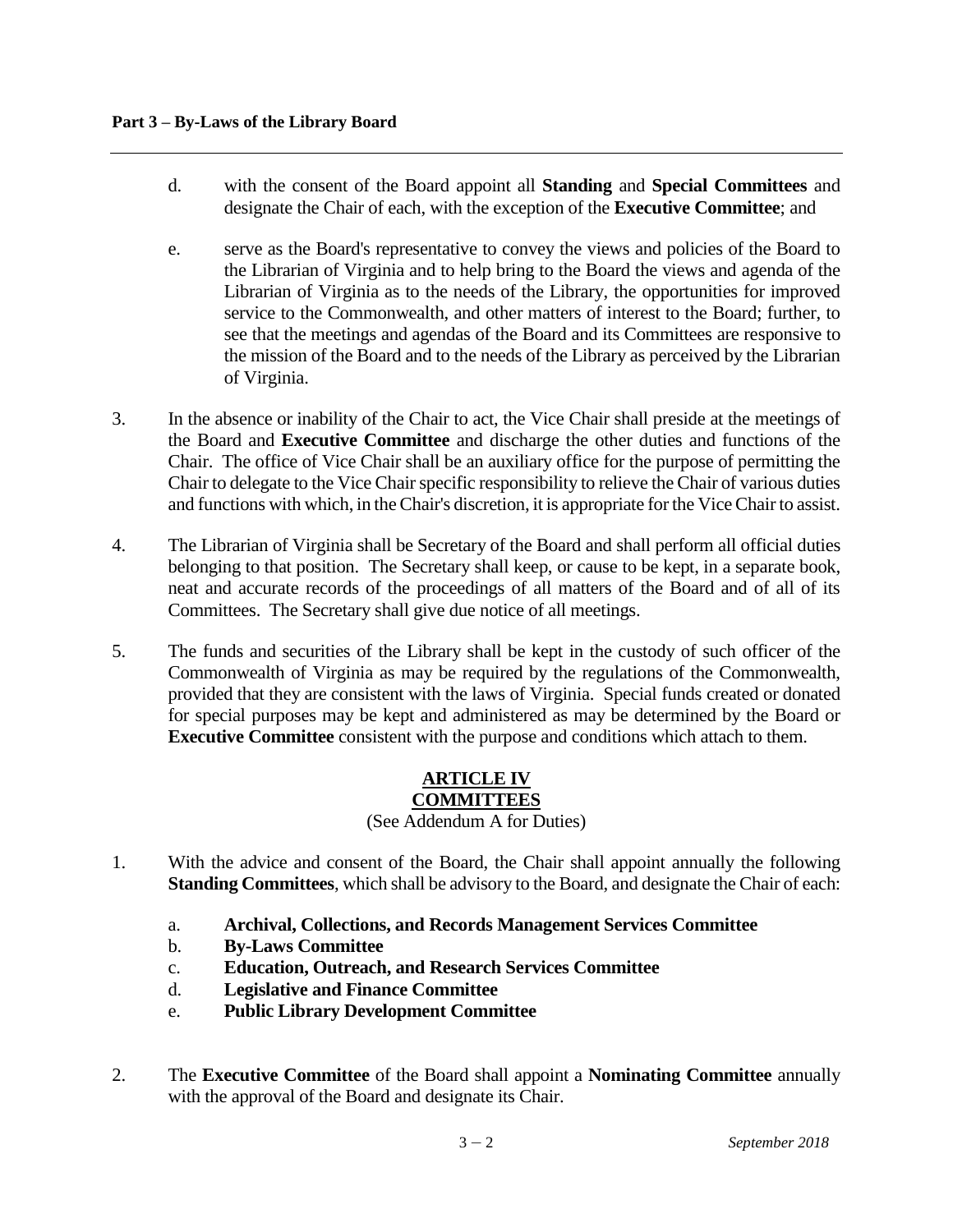- 3. The Chair of each Committee shall be a Board member. All members of the **Executive Committee**, **Legislative and Finance Committee** and the **Nominating Committee** shall be Board members. But in the case of all other Committees, membership may include non-Board members. No Committee shall consist of fewer than four persons.
- 4. The **Executive Committee** shall consist of no fewer than five members, including the Board Chair (who shall be Chair of the Committee), the Vice Chair and such other Board members as the **Nominating Committee** may recommend and the Board elect. The immediate past Chair shall be a member of the **Executive Committee**, provided that person is still on the Board.
- 5. Between meetings of the Board, the **Executive Committee** may exercise all the powers vested in and perform all the duties imposed upon the Board. Nevertheless, the **Executive Committee** shall not act in contravention to any express directive given it by the Board. At or before each meeting of the Board, the Board members shall be furnished regular reports of the actions of the **Executive Committee** since the previous meeting of the Board so that they may remain informed as to the affairs of the Library.

# **ARTICLE V MEETINGS, ELECTIONS, AND QUORUMS**

- 1. There shall be no fewer than four, nor more than twelve, regular meetings of the Board held each operating, year, with the number, date, place and time to be fixed by the Board.
- 2. The Board shall hold its annual meeting in June. The **Executive Committee** shall meet at the direction of the Chair or of three members of the Committee.
- 3. Special meetings of the Board may be called at any time by or at the direction of the Chair or upon the written request of five members of the Board.
- 4. The election of Board officers and Board members to subsidiary or ancillary bodies shall take place at the annual meeting with terms of office commencing at the conclusion of the meeting. Officers and Board members to subsidiary or ancillary bodies elected at special elections shall serve until the next annual election or until their respective successors are elected and take office.
- 5. ARTICLE III, Section 3.2.(i) of the *By-Laws of The Library of Virginia Foundation* provides that the two Library of Virginia Board Directors of the Foundation Board shall be members of The Library of Virginia Board who have been nominated by The Library of Virginia Board and elected by the Board of Directors of The Library of Virginia Foundation. Nominations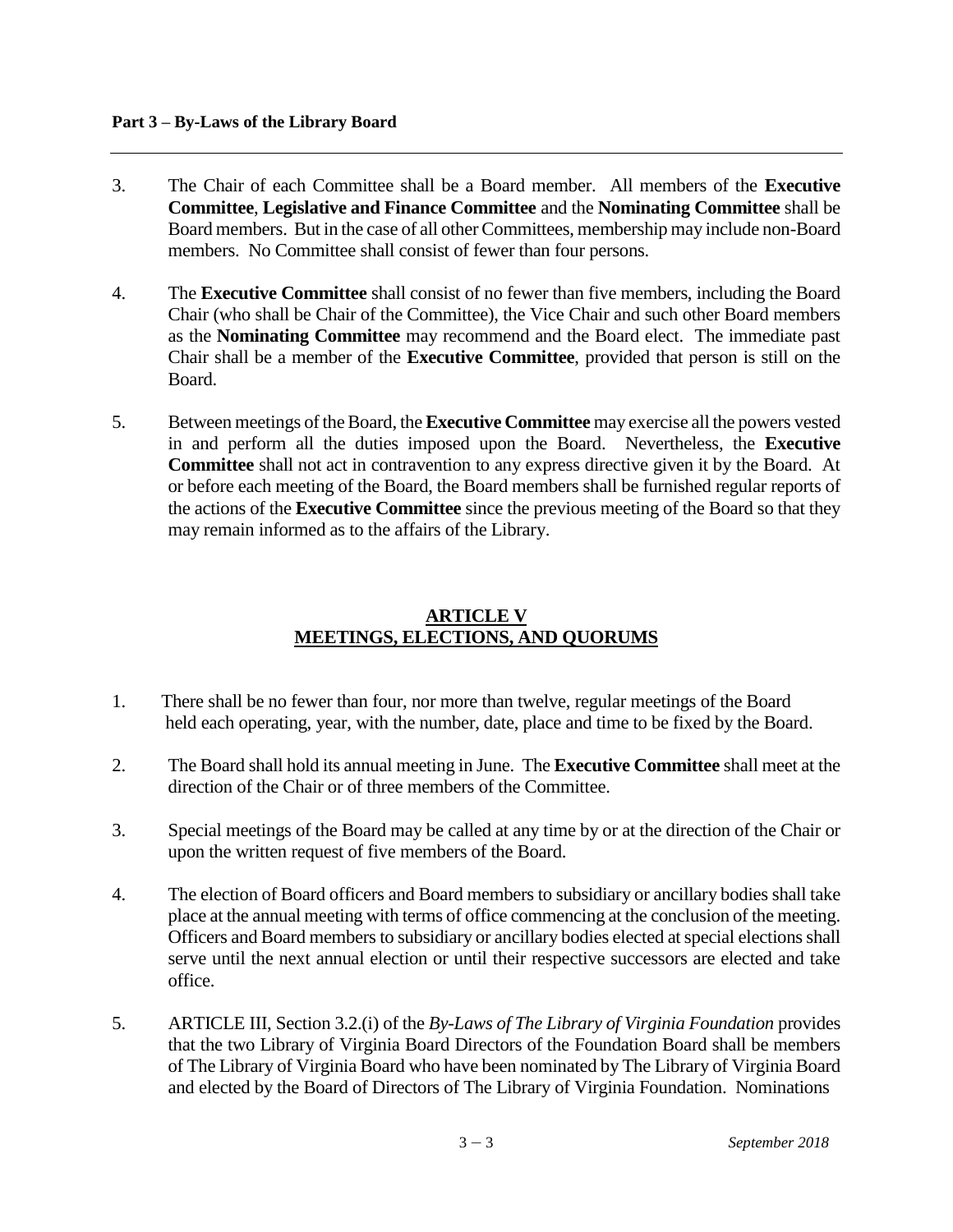to fill any vacancies among The Library of Virginia Board Directors to The Library of Virginia Foundation Board shall be made as they occur by majority vote of The Library of Virginia Board.

- 6. A majority of the members of the Board shall constitute a quorum of all Board meetings. A majority of the members of any Committee shall constitute a quorum thereof.
- 7. The conduct of Board meetings shall conform to the applicable requirements of the Virginia Freedom of Information Act and be governed by the most recent edition of *Robert's Rules of Order*.

# **ARTICLE VI POLICIES**

- 1. The Board may, from time to time, designate certain policies of the Board as official policies, with any policies so designated by the Board to be set forth on Addendum B attached hereto.
- 2. Before any policy may be designated, amended, or revoked as an official policy of the Board,
	- a. the intent to so designate, amend, or revoke such policy must be announced at or before the Board meeting which last occurs prior to the Board meeting at which such action is proposed to be taken;
	- b. notice of any designation, amendment or revocation must be mailed to the Board at least ten (10) days prior to the Board meeting at which the action is proposed to be taken; and
	- c. the quorum requirement necessary to amend these By-Laws shall be necessary for the adoption of any designation, amendment or revocation of such policies.
- 3. If any Board policy has been embodied in a regulation, then the procedures set forth in the Administrative Process Act and the Virginia Register Act shall exclusively apply, and this Article VI shall be inapplicable to any such policy.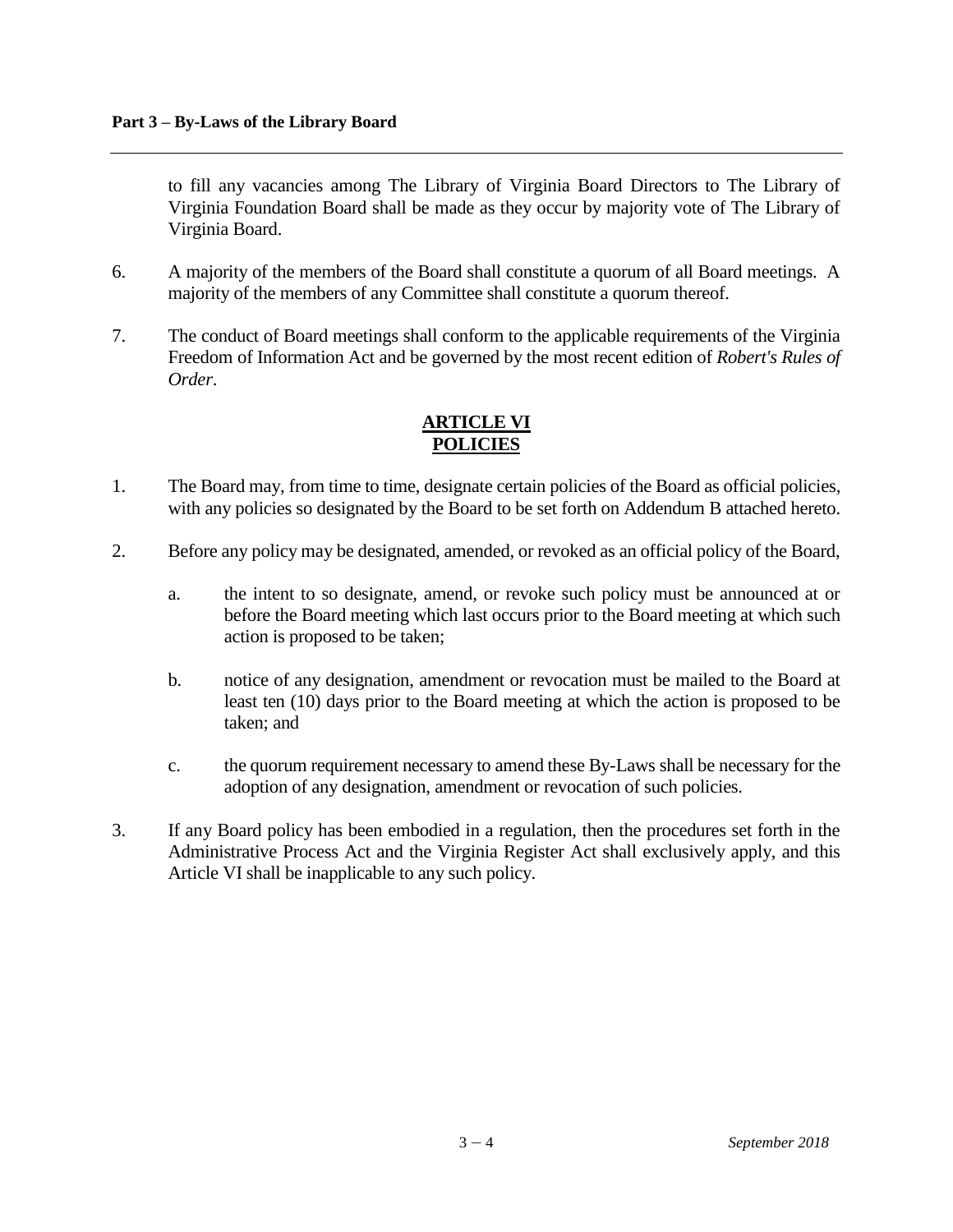#### **ARTICLE VII AMENDMENTS**

These By-Laws may be amended by a vote of at least two-thirds of the members of the Board then in office provided the proposed amendment or the substance thereof shall be mailed with the notice to all members of the Board at least ten days prior to the meeting at which the action is taken.

Mal Endig

Mark E. Emblidge, Chair The Library of Virginia Board

Sandra D. Treadway \_\_\_\_\_\_\_\_\_\_\_\_\_\_\_\_\_\_\_\_\_\_\_\_\_\_\_\_\_\_

 $\overline{\phantom{a}}$ 

Sandra Gioia Treadway, Secretary. The Library of Virginia Board

**Adopted by the Library Board on April 8, 2014, at a meeting at the Library of Virginia in Richmond, Virginia**.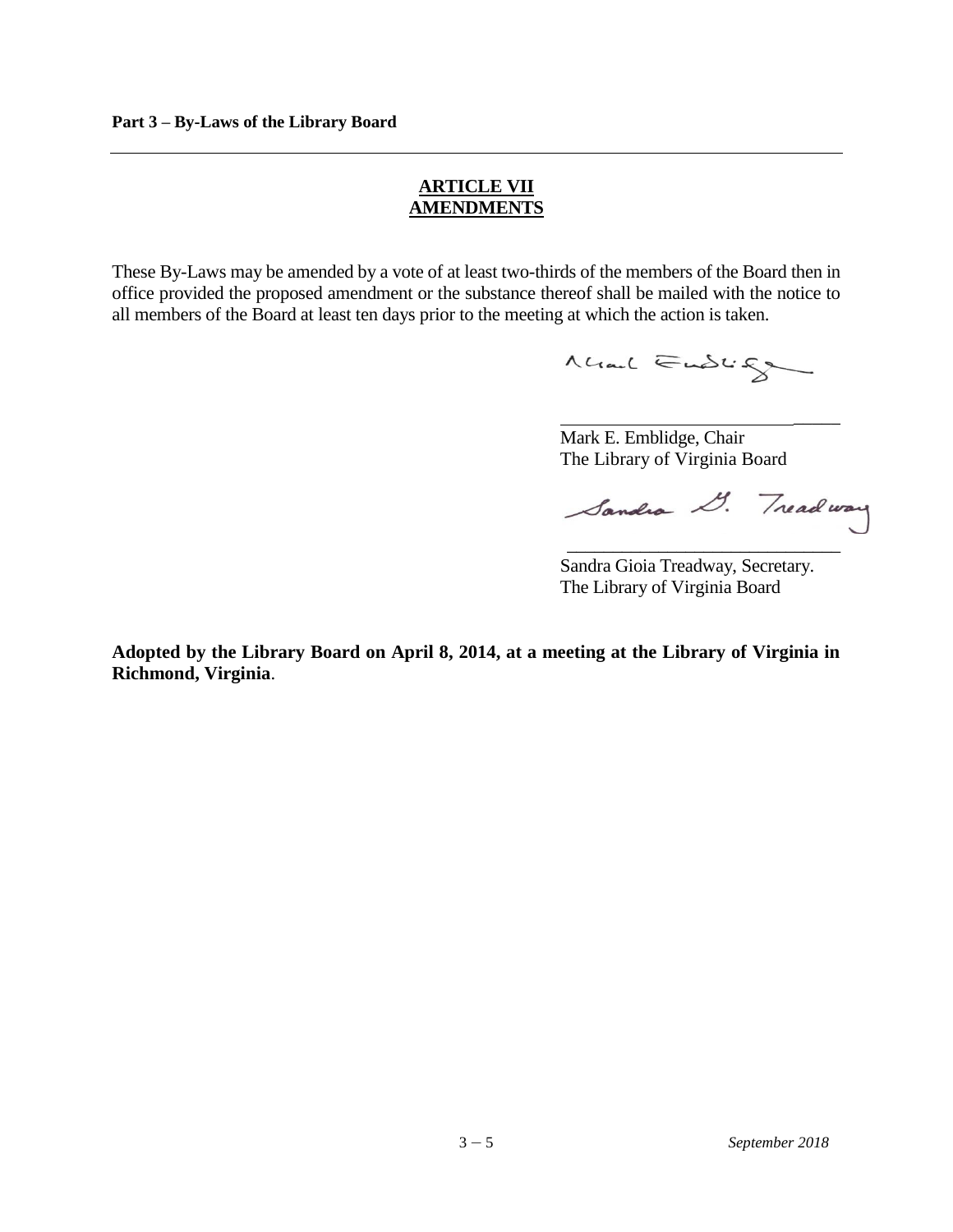#### **THE LIBRARY OF VIRGINIA**

*June 18, 2008*

# **BY-LAWS OF THE LIBRARY BOARD**

# **ADDENDUM A THE LIBRARY BOARD COMMITTEES AND DUTIES**

# **ARCHIVAL, COLLECTIONS, AND RECORDS MANAGEMENT SERVICES COMMITTEE**

#### The **Archival, Collections, and Records Management Services Committee** shall:

- (a) work with the Executive Management Team to assess the needs of the Library of Virginia's collection development, conservation-preservation, online collection, collection processing, description, and maintenance programs;
- (b) review the Collection Development Policy and other policies regularly to determine what revisions, if any, are needed to meet the mission of the Library of Virginia;
- (c) assist in determining adequate levels of support funding and report same to the Board for budgetary consideration and financial pursuit;
- (d) advance public understanding of the role and importance of the archival, printed, and special collections;
- (e) monitor needs for conservation and preservation of archival materials, printed materials, artwork, newspapers, and other collections owned by or entrusted to the care of the Library of Virginia;
- (f) review, evaluate, and report to the Board at regular intervals the status of those Library programs funded wholly or partially by Special Funds, such as, the Circuit Court Records Project, and the Virginia Newspaper Project;
- (g) periodically, review compliance issues related to the Virginia Public Records Act and make recommendations for improvements in records management policies and procedures;
- (h) monitor changes in technology that may have an impact on the management of public records and agency collections; and
- (i) monitor conditions under which archival materials and records are housed.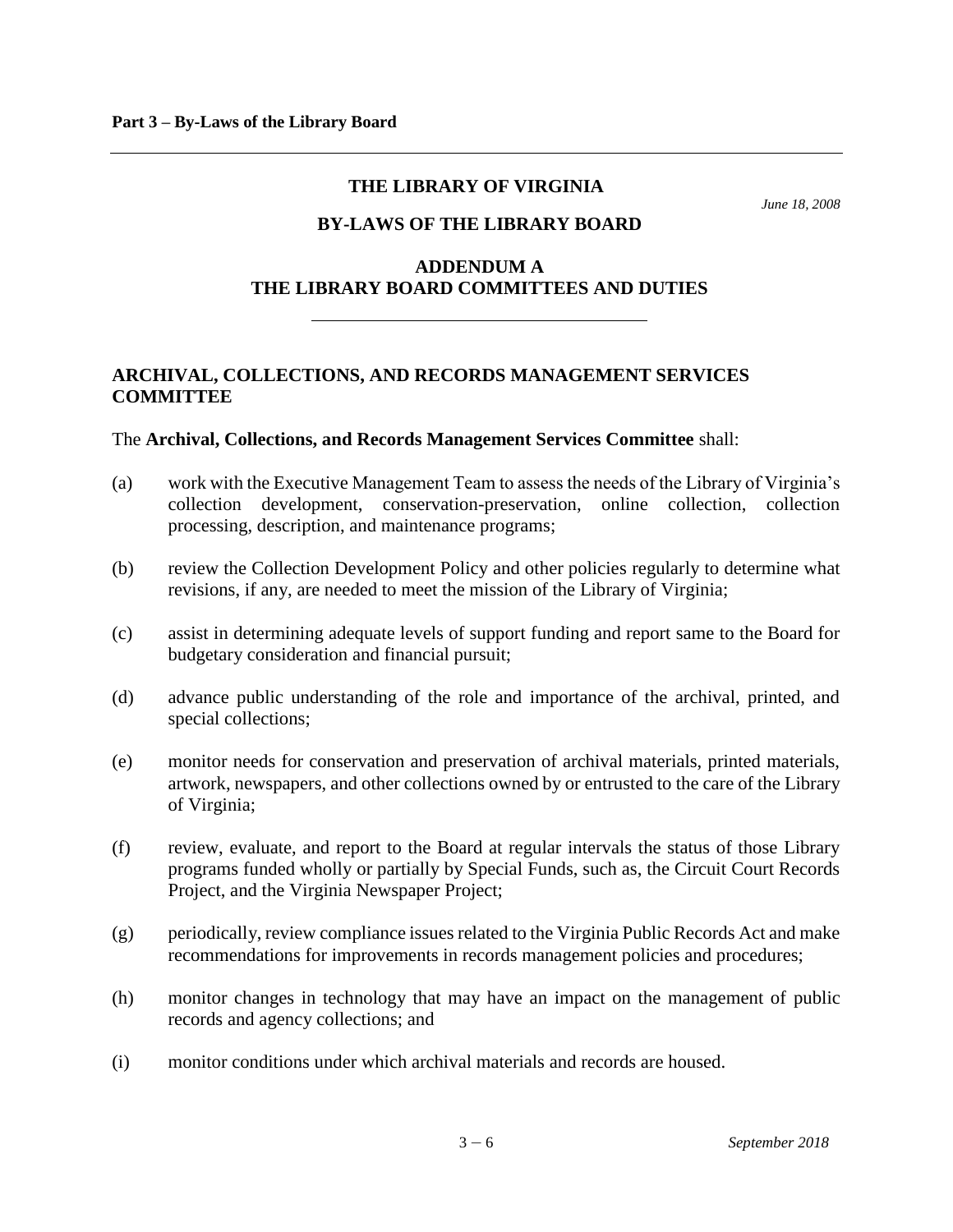#### **BY-LAWS COMMITTEE**

#### The **By-Laws Committee** shall

(a) review and recommend changes to the By-Laws of the Library of Virginia Board.

#### **EDUCATION, OUTREACH, AND RESEARCH SERVICES COMMITTEE**

#### The **Education, Outreach, and Research Services Committee** shall

- (a) work with the Executive Management Team to assess the needs of the Library of Virginia's public services activities, including reference, research, interlibrary loan, and circulation, and advise on major policy changes in these areas;
- (b) work with the Executive Management Team to assist in the development and implementation of policies to reach target audiences for the dissemination of Library publications and to promote awareness of exhibits, special events, and programs;
- (c) review and advise on educational outreach initiatives and assist in developing strategies to improve their effectiveness and reach across the state;
- (d) assist in planning to improve the Library's customer service and review satisfaction with service delivery on an ongoing basis;
- (e) assist in determining adequate levels of support funding for the Library's publishing, education, and public service activities and report same to the Board for budgetary consideration and financial pursuit; and
- (f) monitor changes in technology which may have an impact on service delivery and outreach.

#### **EXECUTIVE COMMITTEE**

#### The **Executive Committee** shall

- (a) meet as directed by the Board or to address an emergency situation, and
- (b) evaluate the operations at the Library of Virginia;
- (c) annually evaluate the performance of the Librarian of Virginia.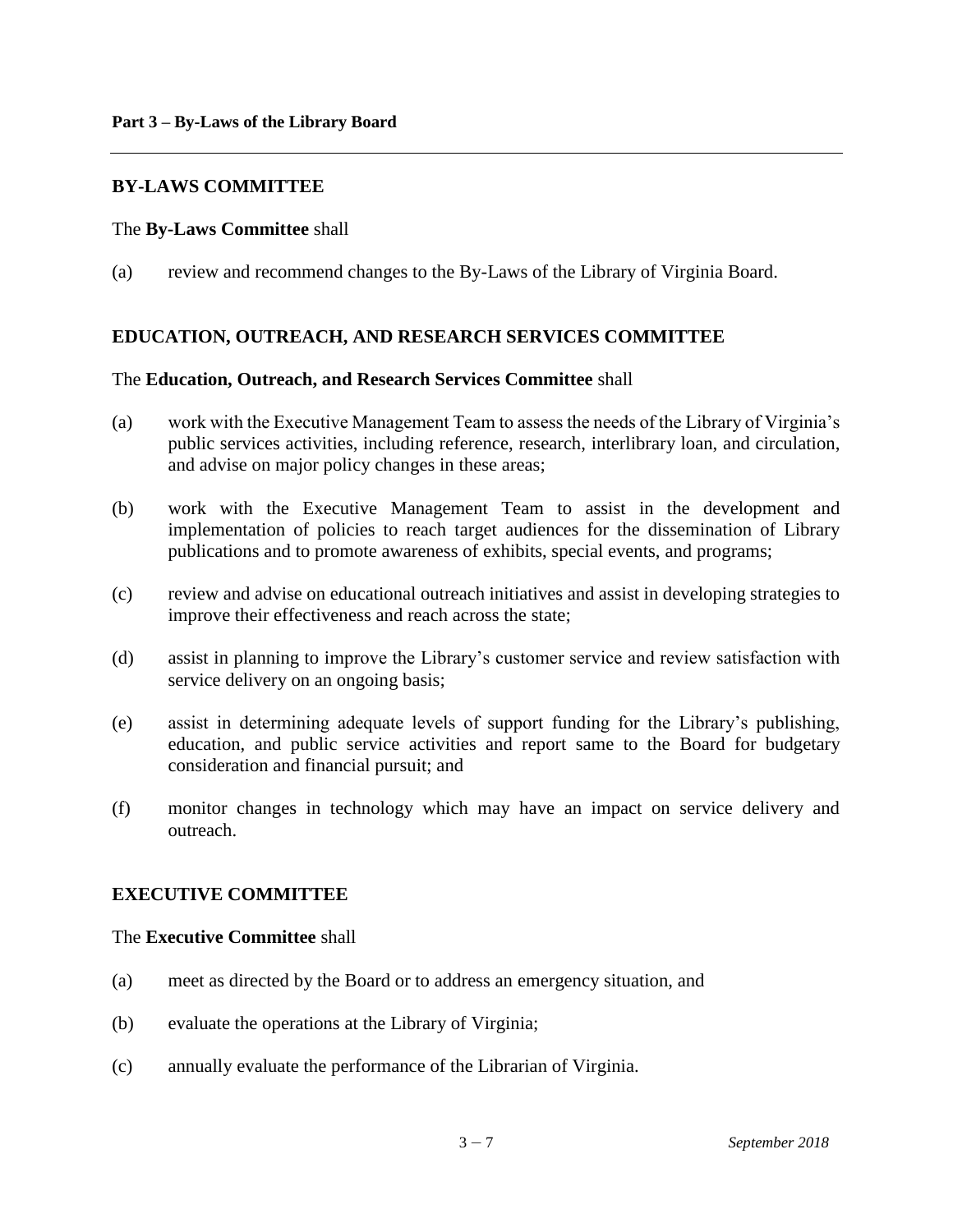# **LEGISLATIVE AND FINANCE COMMITTEE**

#### The **Legislative and Finance Committee** shall

- (a) work with the Librarian of Virginia and designated library staff to
	- (i) formulate the thrust of legislation and funding affecting libraries in the Commonwealth, and
	- (ii) determine fiscal needs for the Library of Virginia programming and service patterns;
- (b) meet with members of the Executive and Legislative branches of state government, when needed, to articulate the need for legislation and appropriations to implement services at the Library of Virginia and library services throughout the Commonwealth, and
- (c) monitor changes in technology which may have an impact on its duties.

# **LIBRARY OF VIRGINIA FOUNDATION COMMITTEE**

The two-person **Library of Virginia Foundation Committee** will be made up of those members nominated by the Library Board to serve on the Library of Virginia Foundation Board.

The committee will fulfill a liaison function between the two boards and will identify for the Foundation those needs of the Library requiring Foundation support. The members of this committee shall serve staggered three-year terms.

#### **PUBLIC LIBRARY DEVELOPMENT COMMITTEE**

#### The **Public Library Development Committee** shall

- (a) work with the Director of the Library Development and Networking Division to identify service patterns and public library trends;
- (b) monitor federal and state funding;
- (c) establish and maintain suitable criteria for evaluating proposals submitted for federal funds and criteria for state funding;
- (d) support legislation for state aid to public libraries and identify same to the **Legislative and Finance Committee**;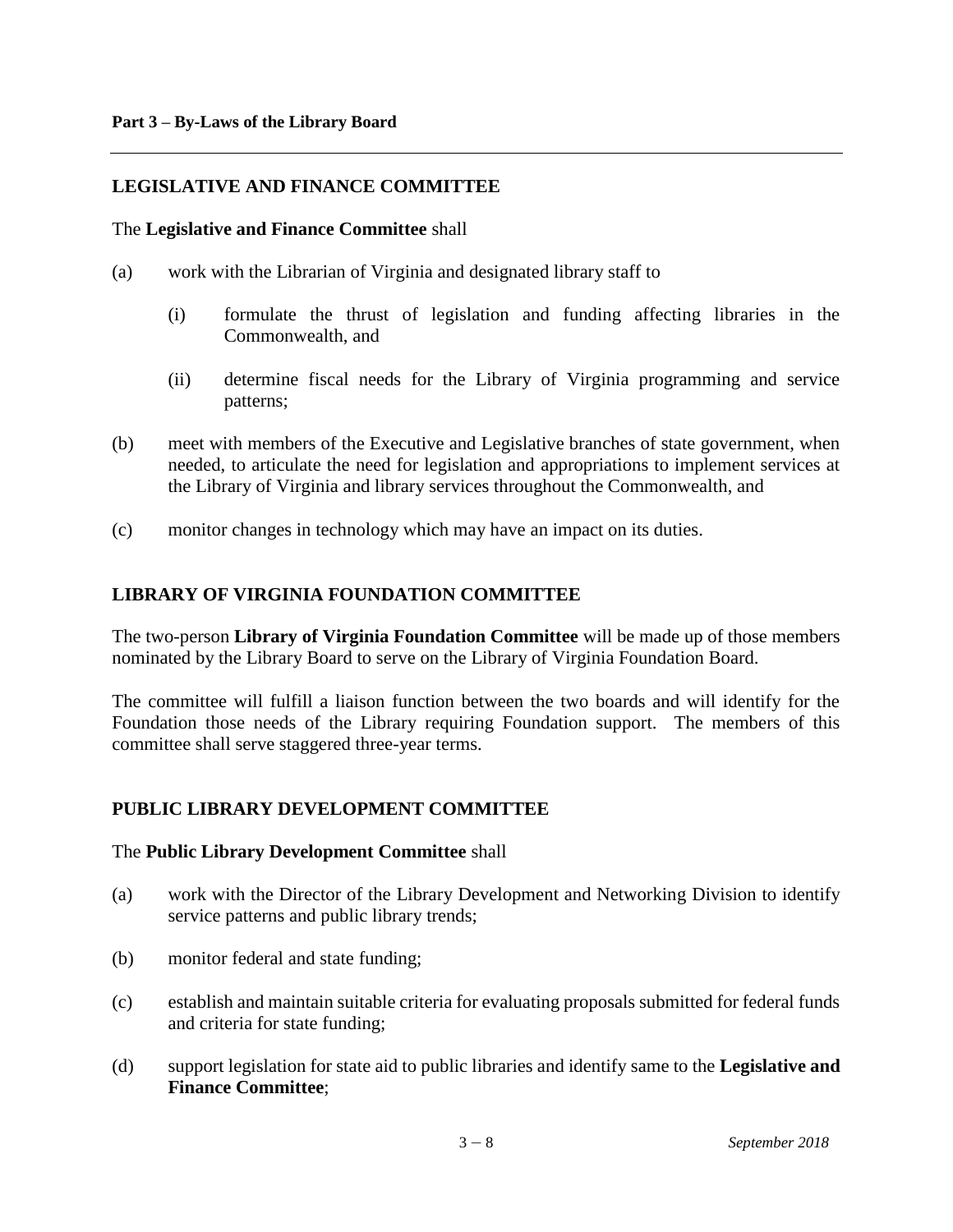- (e) focus attention on geographic areas of the Commonwealth where public library services should be provided or improved;
- (f) work with local officials and citizen's groups in an effort to establish new libraries in communities across the Commonwealth, and advise said communities on fund raising and library funding;
- (g) support needs for all new technology, including *Infopowering the Commonwealth* and *Find It Virginia;*
- (h) regularly review, evaluate, and report to the Board the status of the systems for interlibrary cooperation and networking in the Commonwealth;
- (i) recommend to the Board those measures which are designed to promote cooperation with networking;
- (j) recommend to the Library Board actions necessary to meet the requirements of Title 42.1 of the *Code of Virginia* for Networking; and
- (k) monitor changes in technology which may have an impact on its duties.

# **LIBRARY REPRESENTATIVES OF AFFILIATED ORGANIZATIONS**

#### **Virginia Library Association**

**Friends of the Virginia State Archives Liaison**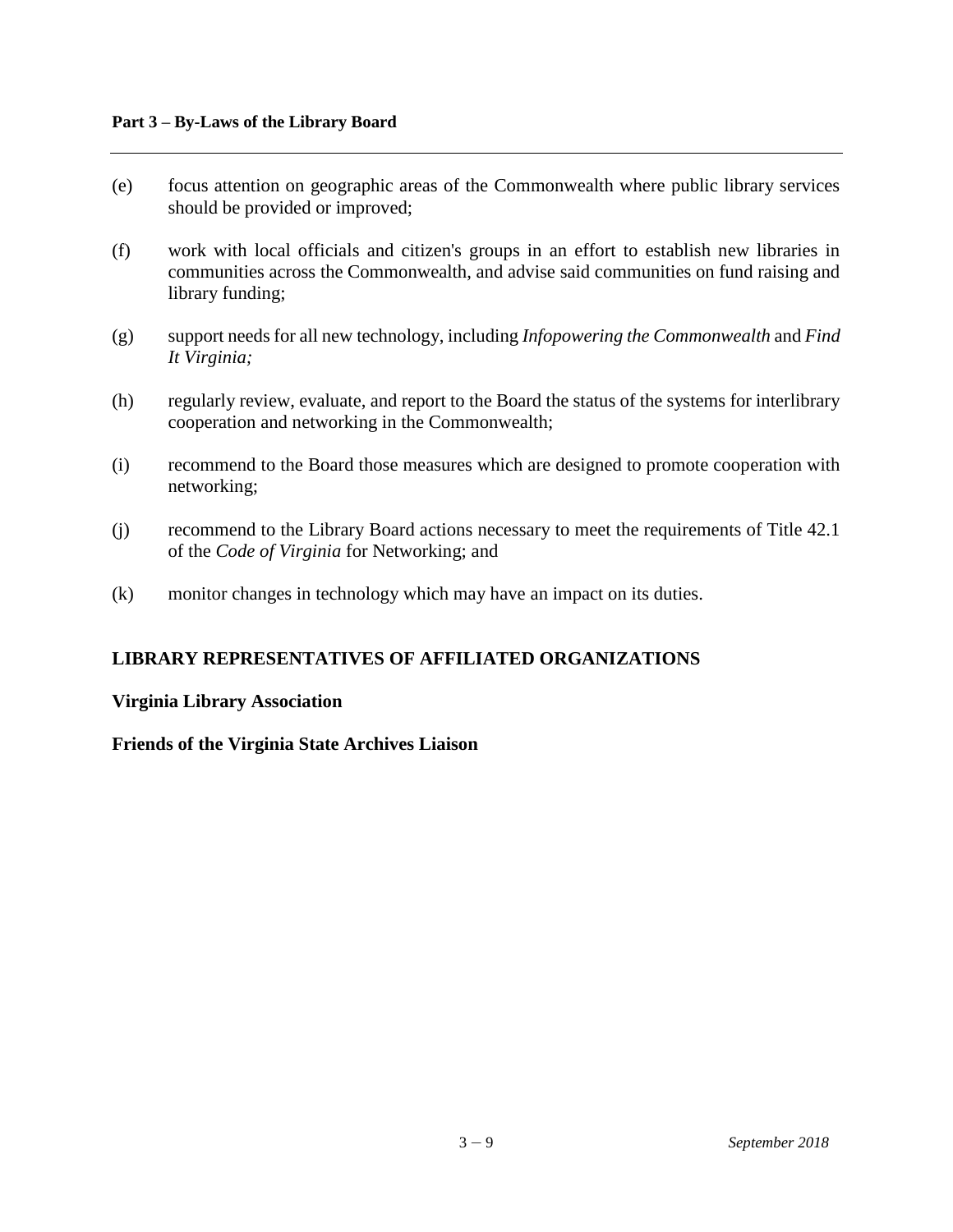#### **THE LIBRARY OF VIRGINIA**

#### **ADDENDUM B**

# **THE LIBRARY BOARD OFFICIAL POLICIES**

# **LIBRARY OF VIRGINIA RESOLUTION REGARDING PUBLIC ACCESS TO THE INTERNET: NOTICE TO PATRONS REGARDING OBSCENITY AND CHILD PORNOGRAPHY**

- **WHEREAS** the possession and distribution of obscene materials (see *Code of Virginia*, Section 18.2-374 *et seq.*) and child pornography (see *Code of Virginia*, Section 18.2-374 *et seq*.) are both illegal in the Commonwealth of Virginia;
- **AND WHEREAS** such illegal materials may be available on the Internet and may be accessed by patrons at public library terminals;
- **AND WHEREAS** the *Code of Virginia*, Section 42.1-1(4) authorizes the Library of Virginia to furnish to Virginia's public libraries "assistance, advice and counsel as to the best means of establishing and administering such libraries and collections";
- **AND WHEREAS** proper library administration requires that electronic access by library patrons to obscene materials and/or child pornography be in no way facilitated;
- **THEREFORE, BE IT RESOLVED** that it is the policy of the Library of Virginia that local and regional libraries shall make available to patrons adequate notice through written policies or postings which remind patrons that no library terminal shall be used to access such illegal materials.

 /S/ Nolan T. Yelich Secretary to the Library Board

September 16, 1998

\* \* \* \* \* \*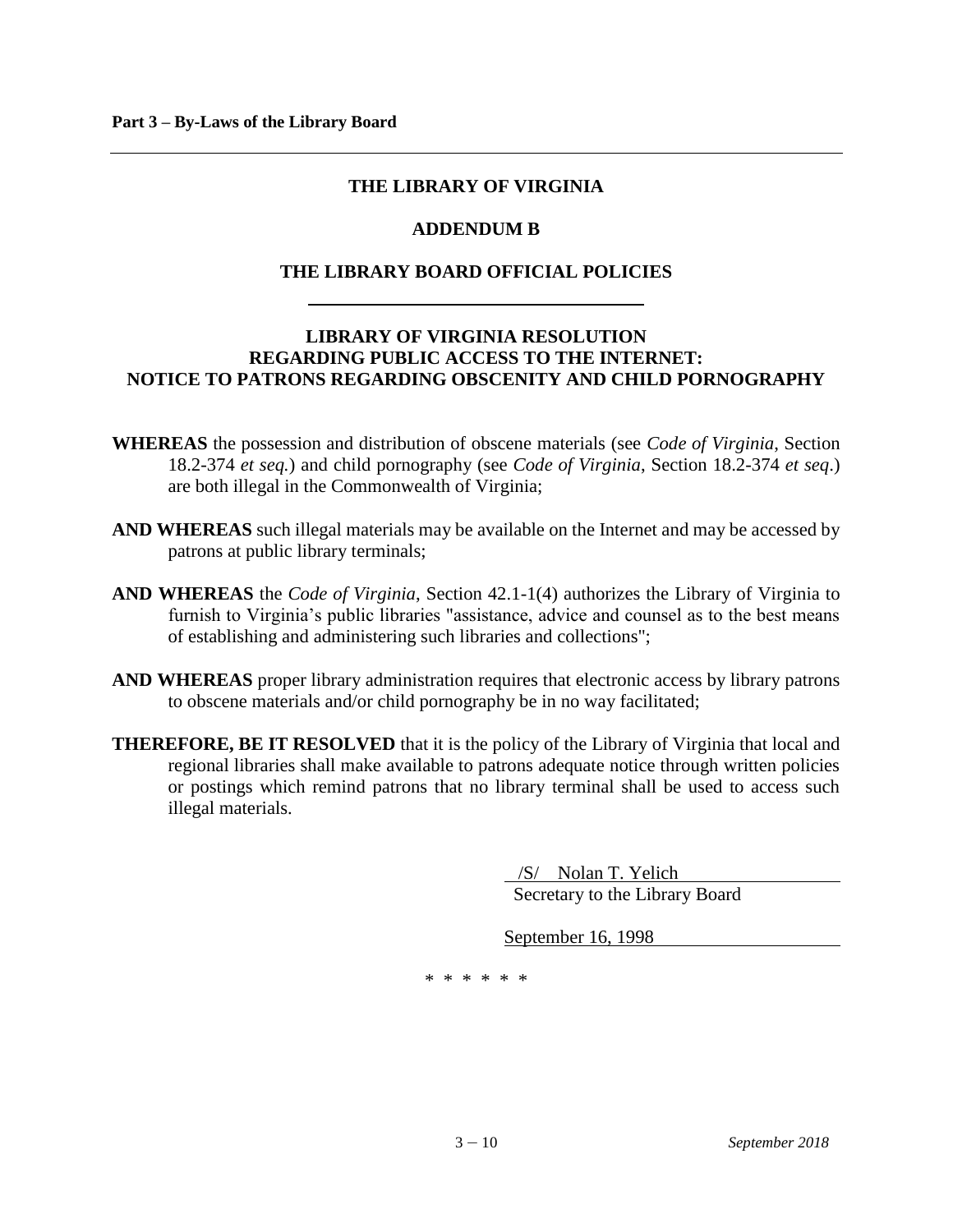# **LIBRARY OF VIRGINIA RESOLUTION REGARDING ACCESS TO THE INTERNET IN PUBLIC LIBRARIES IN VIRGINIA; PREVENTION OF HARM TO MINORS**

- **WHEREAS** there is an increasing concern in the public library community that minors may be harmed by materials available through the Internet;
- **AND WHEREAS** the public policy of The Commonwealth as stated in Section 18.2-390, *et seq*. of the *Code of Virginia* is to insulate minors from materials that may be harmful to them;
- **AND WHEREAS** it is the policy of the Library of Virginia to preserve for all patrons the right to read, while at the same time advancing the family's right in each library community to determine, for itself, what information may be age-appropriate for minors;
- **AND WHEREAS** most public libraries do currently or in the near future plan to furnish Internet access to adults and to minors alike;
- **AND WHEREAS** the *Code of Virginia*, Section 42.1-1(4) authorizes the Library of Virginia to furnish to Virginia's public libraries "assistance, advice and counsel as to the best means of establishing and administering such libraries and collections";
- **AND WHEREAS** the issue of electronic access to the Internet by minors strongly implicates issues of collection development and proper library administration;
- **AND WHEREAS** the Library of Virginia Board is mindful that minors' access to electronic information is a controversial topic which implicates sensitive and important constitutional issues involving freedom of speech and fundamental parental prerogatives;
- **AND WHEREAS** unfettered access by minors to the Internet may subject them to materials which are harmful to minors (juveniles) within the meaning of Section 18.2-390 *et seq*. of the *Code of Virginia*, and that preventing such exposure in public libraries serves a compelling state interest;
- **THEREFORE, BE IT RESOLVED** that it is the policy of the Library of Virginia that each local and regional library board shall adopt acceptable use policies for Internet access which minimize harm to minors by providing either for (a) parental consent before minors are furnished unfettered access to the Internet or (b) other measures which the local or regional library board determines are appropriate to minimize harm to minors.

 /S/ Nolan T. Yelich Secretary to the Library Board

September 16, 1998

\* \* \* \* \* \*